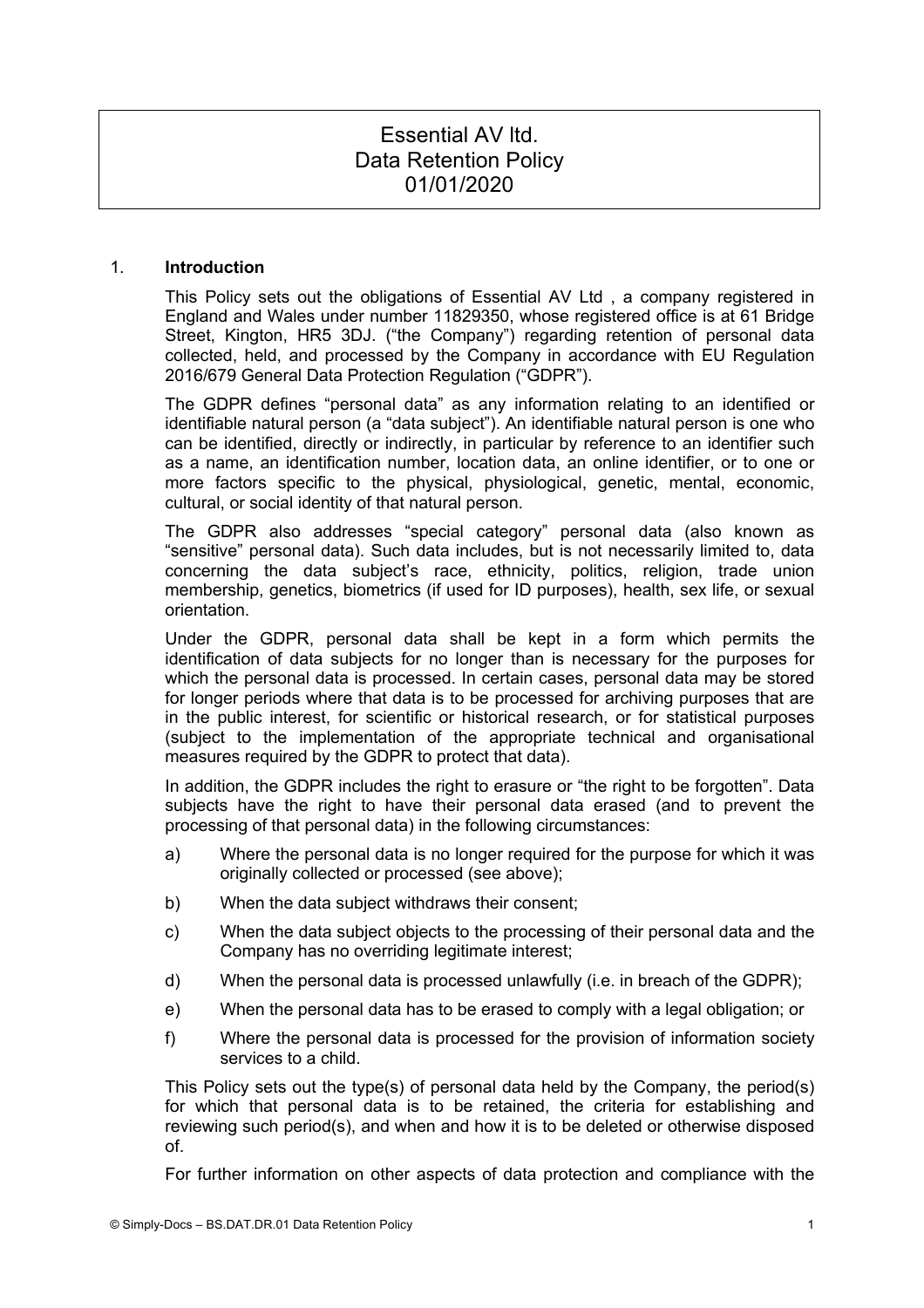GDPR, please refer to the Company's Data Protection Policy.

# 2. **Aims and Objectives**

- 2.1 The primary aim of this Policy is to set out limits for the retention of personal data and to ensure that those limits, as well as further data subject rights to erasure, are complied with. By extension, this Policy aims to ensure that the Company complies fully with its obligations and the rights of data subjects under the GDPR.
- 2.2 In addition to safeguarding the rights of data subjects under the GDPR, by ensuring that excessive amounts of data are not retained by the Company, this Policy also aims to improve the speed and efficiency of managing data.

# 3. **Scope**

- 3.1 This Policy applies to all personal data held **[**by the Company and by thirdparty data processors processing personal data on the Company's behalf**]**.
- 3.2 Personal data, as held by **[**the Company**]** is stored in the following ways and in the following locations:
- a) **[**Third-party servers, operated by Google
- b) **[**Computers permanently located in the Company's premises at Unit 3, 57 Windsor Avenue, London, SW19 2RR;**]**
- c) **[**Laptop computers **[**and other mobile devices**]** provided by the Company to its employees;**]**
- d) **[**Computers and mobile devices owned by employees, agents, and subcontractors **[**used in accordance with the Company's Bring Your Own Device ("BYOD") Policy**]**;**]**
- e) **[**Physical records stored in Unit 3, 57 Windsor Avenue, London, SW19 2RR;**]**

# 4. **Data Subject Rights and Data Integrity**

All personal data held by the Company is held in accordance with the requirements of the GDPR and data subjects' rights thereunder, as set out in the Company's Data Protection Policy.

- 4.1 Data subjects are kept fully informed of their rights, of what personal data the Company holds about them, how that personal data is used **[**as set out in Parts 12 and 13 of the Company's Data Protection Policy**]**, and how long the Company will hold that personal data (or, if no fixed retention period can be determined, the criteria by which the retention of the data will be determined).
- 4.2 Data subjects are given control over their personal data held by the Company including the right to have incorrect data rectified, the right to request that their personal data be deleted or otherwise disposed of (notwithstanding the retention periods otherwise set by this Data Retention Policy), the right to restrict the Company's use of their personal data, **[**the right to data portability,**]** and further rights relating to automated decision-making and profiling **[**, as set out in Parts 14 to 20 of the Company's Data Protection Policy**]**.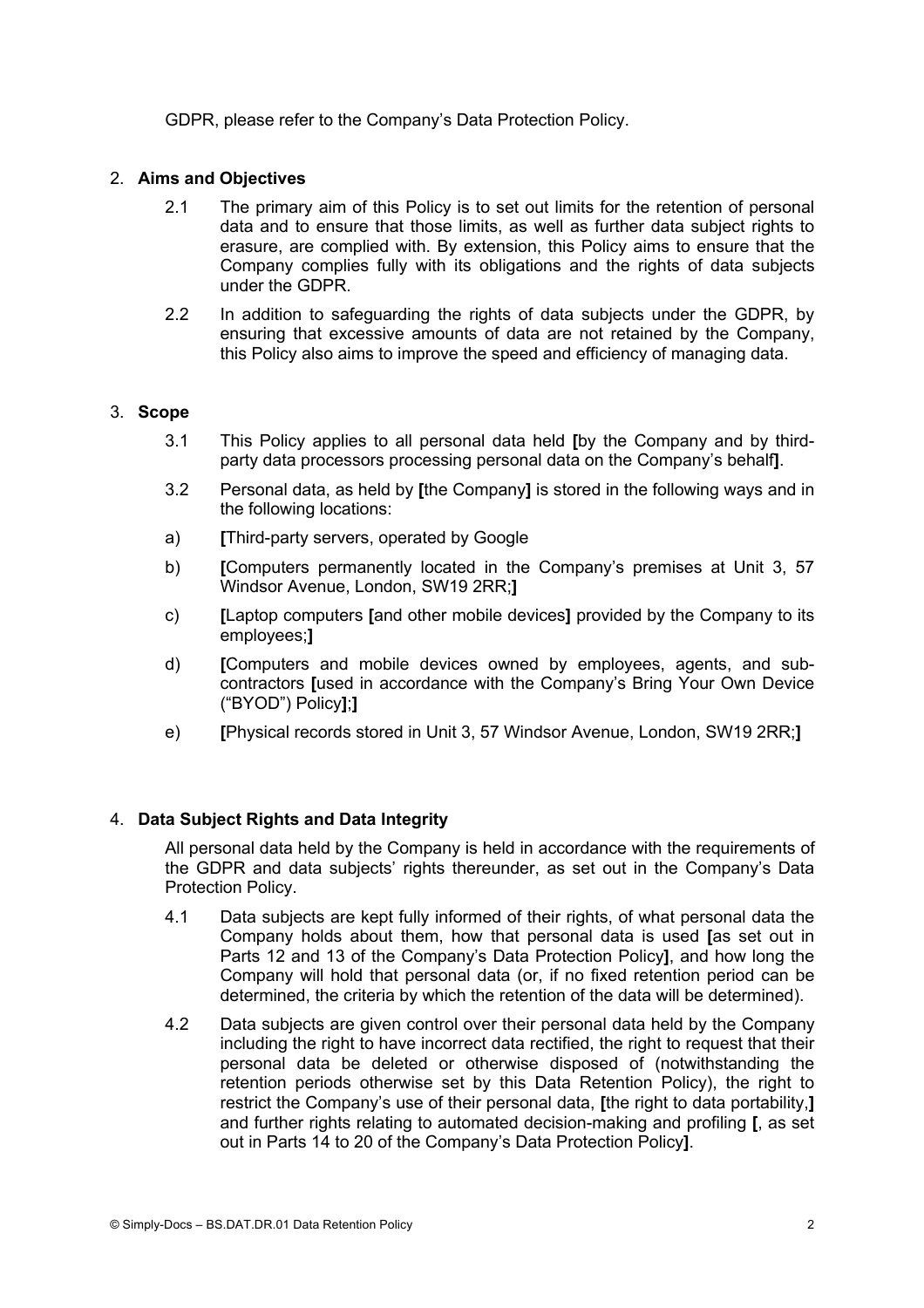## 5. **Technical and Organisational Data Security Measures**

- 5.1 The following technical measures are in place within the Company to protect the security of personal data. Please refer to Parts 22 to 26 of the Company's Data Protection Policy for further details:
- a) All emails containing personal data must be encrypted;
- b) All emails containing personal data must be marked "confidential";
- c) Personal data may only be transmitted over secure networks;
- d) Personal data may not be transmitted over a wireless network if there is a reasonable wired alternative;
- e) Personal data contained in the body of an email, whether sent or received, should be copied from the body of that email and stored securely. The email itself and associated temporary files should be deleted;
- f) Where personal data is to be sent by facsimile transmission the recipient should be informed in advance and should be waiting to receive it;
- g) Where personal data is to be transferred in hardcopy form, it should be passed directly to the recipient **[**or sent using Recorded Delivery (Royal Mail)**]**;
- h) All personal data transferred physically should be transferred in a suitable container marked "confidential";
- i) No personal data may be shared informally and if access is required to any personal data, such access should be formally requested from Managing Director.
- j) All hardcopies of personal data, along with any electronic copies stored on physical media should be stored securely;
- k) No personal data may be transferred to any employees, agents, contractors, or other parties, whether such parties are working on behalf of the Company or not, without authorisation;
- l) Personal data must be handled with care at all times and should not be left unattended or on view;
- m) Computers used to view personal data must always be locked before being left unattended;
- n) No personal data should be stored on any mobile device, whether such device belongs to the Company or otherwise **[**without the formal written approval of Managing Director and then strictly in accordance with all instructions and limitations described at the time the approval is given, and for no longer than is absolutely necessary**]**;
- o) **[**No personal data should be transferred to any device personally belonging to an employee and personal data may only be transferred to devices belonging to agents, contractors, or other parties working on behalf of the Company where the party in question has agreed to comply fully with the Company's Data Protection Policy and the GDPR;**]**
- p) All personal data stored electronically should be backed up Quarterly with backups stored **[**onsite**]**. All backups should be encrypted;
- q) All electronic copies of personal data should be stored securely using passwords and encryption;
- r) All passwords used to protect personal data should be changed regularly and should must be secure;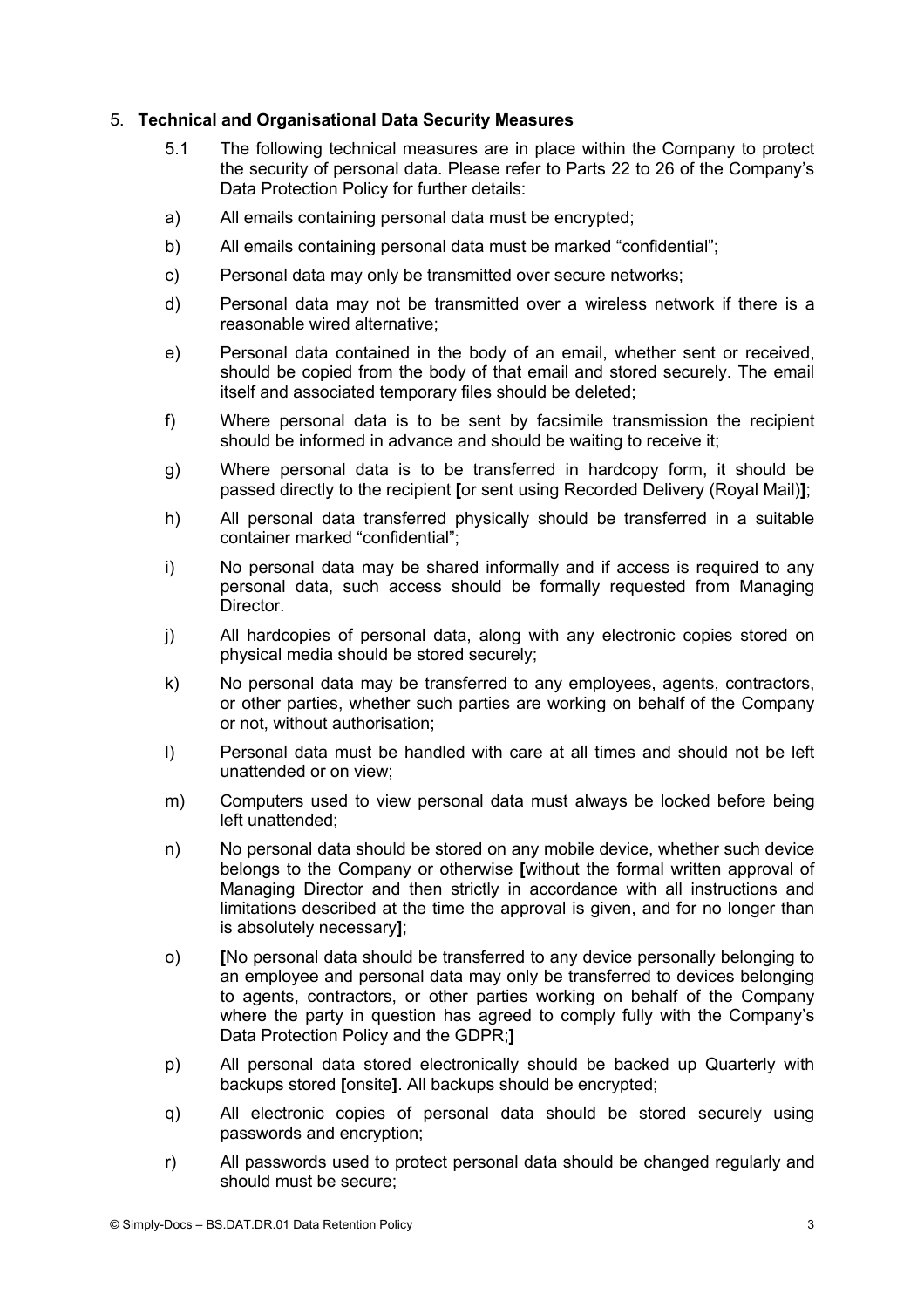- s) Under no circumstances should any passwords be written down or shared. If a password is forgotten, it must be reset using the applicable method. IT staff do not have access to passwords;
- t) All software should be kept up-to-date. Security-related updates should be installed **[**not more than 7 days**] OR [**as soon as reasonably possible after**]**  becoming available;
- u) No software may be installed on any Company-owned computer or device without approval; and
- v) Where personal data held by the Company is used for marketing purposes, it shall be the responsibility of The Directors to ensure that the appropriate consent is obtained and that no data subjects have opted out, whether directly or via a third-party service such as the TPS.
- 5.2 The following organisational measures are in place within the Company to protect the security of personal data. Please refer to Part 27 of the Company's Data Protection Policy for further details:
- a) All employees and other parties working on behalf of the Company shall be made fully aware of both their individual responsibilities and the Company's responsibilities under the GDPR and under the Company's Data Protection Policy;
- b) Only employees and other parties working on behalf of the Company that need access to, and use of, personal data in order to perform their work shall have access to personal data held by the Company;
- c) All employees and other parties working on behalf of the Company handling personal data will be appropriately trained to do so;
- d) All employees and other parties working on behalf of the Company handling personal data will be appropriately supervised;
- e) All employees and other parties working on behalf of the Company handling personal data should exercise care and caution when discussing any work relating to personal data at all times;
- f) Methods of collecting, holding, and processing personal data shall be regularly evaluated and reviewed;
- g) The performance of those employees and other parties working on behalf of the Company handling personal data shall be regularly evaluated and reviewed;
- h) All employees and other parties working on behalf of the Company handling personal data will be bound by contract to comply with the GDPR and the Company's Data Protection Policy;
- i) All agents, contractors, or other parties working on behalf of the Company handling personal data must ensure that any and all relevant employees are held to the same conditions as those relevant employees of the Company arising out of the GDPR and the Company's Data Protection Policy;
- j) Where any agent, contractor or other party working on behalf of the Company handling personal data fails in their obligations under the GDPR and/or the Company's Data Protection Policy, that party shall indemnify and hold harmless the Company against any costs, liability, damages, loss, claims or proceedings which may arise out of that failure.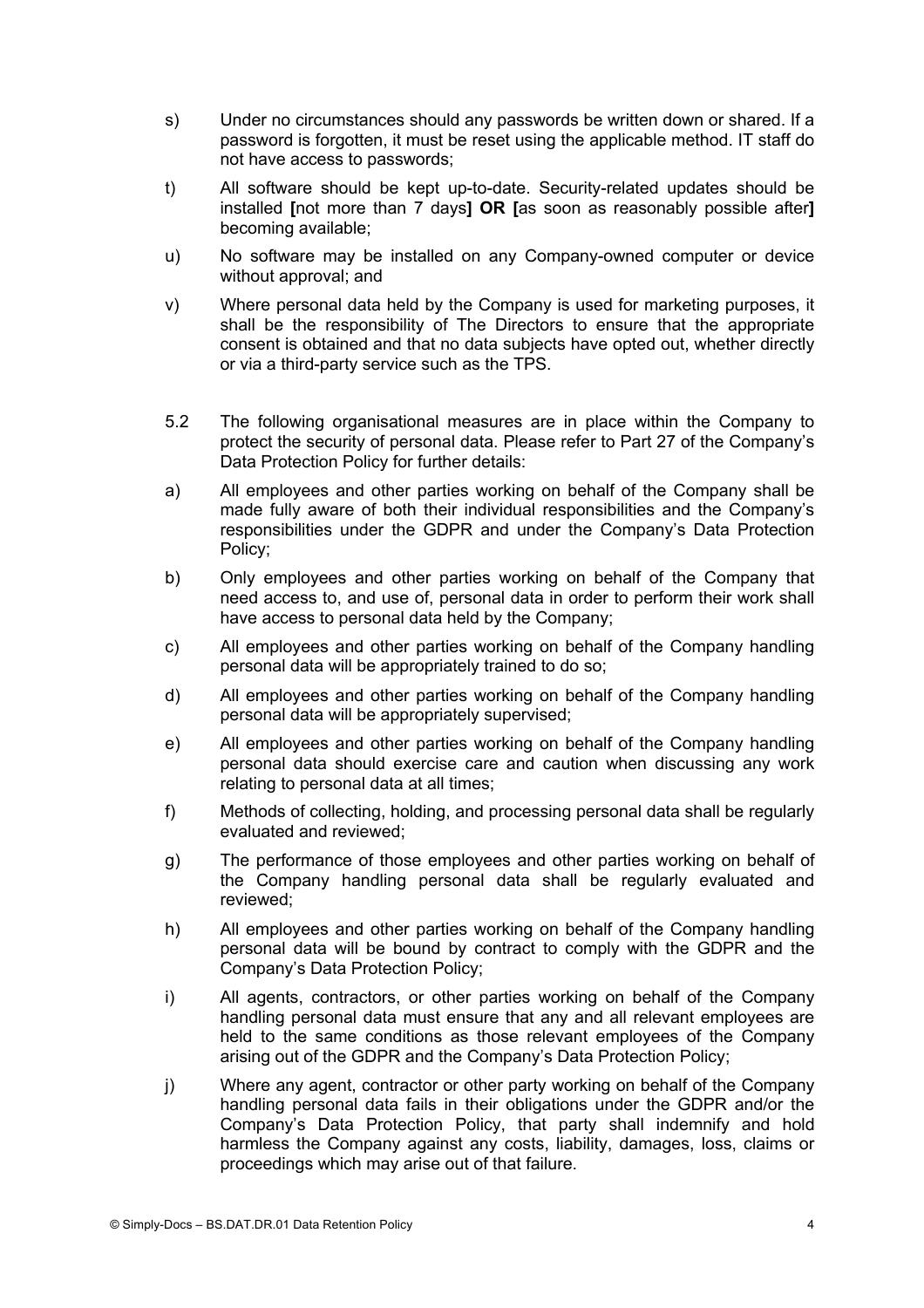## 6. **Data Disposal**

Upon the expiry of the data retention periods set out below in Part 7 of this Policy, or when a data subject exercises their right to have their personal data erased, personal data shall be deleted, destroyed, or otherwise disposed of as follows:

- 6.1 Personal data stored electronically (including any and all backups thereof) shall be deleted;
- 6.2 **[**Special category personal data stored electronically (including any and all backups thereof) shall be deleted;
- 6.3 Personal data stored in hardcopy form shall be shredded;
- 6.4 **[**Special category personal data stored in hardcopy form shall be shredded;

### 7. **Data Retention**

- 7.1 As stated above, and as required by law, the Company shall not retain any personal data for any longer than is necessary in light of the purpose(s) for which that data is collected, held, and processed.
- 7.2 Different types of personal data, used for different purposes, will necessarily be retained for different periods **(**and its retention periodically reviewed), as set out below.
- 7.3 When establishing and/or reviewing retention periods, the following shall be taken into account:
- a) The objectives and requirements of the Company;
- b) The type of personal data in question;
- c) The purpose(s) for which the data in question is collected, held, and processed;
- d) The Company's legal basis for collecting, holding, and processing that data;
- e) The category or categories of data subject to whom the data relates;
- 7.4 If a precise retention period cannot be fixed for a particular type of data, criteria shall be established by which the retention of the data will be determined, thereby ensuring that the data in question, and the retention of that data, can be regularly reviewed against those criteria.
- 7.5 Notwithstanding the following defined retention periods, certain personal data may be deleted or otherwise disposed of prior to the expiry of its defined retention period where a decision is made within the Company to do so (whether in response to a request by a data subject or otherwise).
- 7.6 **[**In limited circumstances, it may also be necessary to retain personal data for longer periods where such retention is for archiving purposes that are in the public interest, for scientific or historical research purposes, or for statistical purposes. All such retention will be subject to the implementation of appropriate technical and organisational measures to protect the rights and freedoms of data subjects, as required by the GDPR.**]**

#### 8. **Roles and Responsibilities**

8.1 The Company's Data Protection Officer is Samuel Thompson , sam@essentialav.co.uk].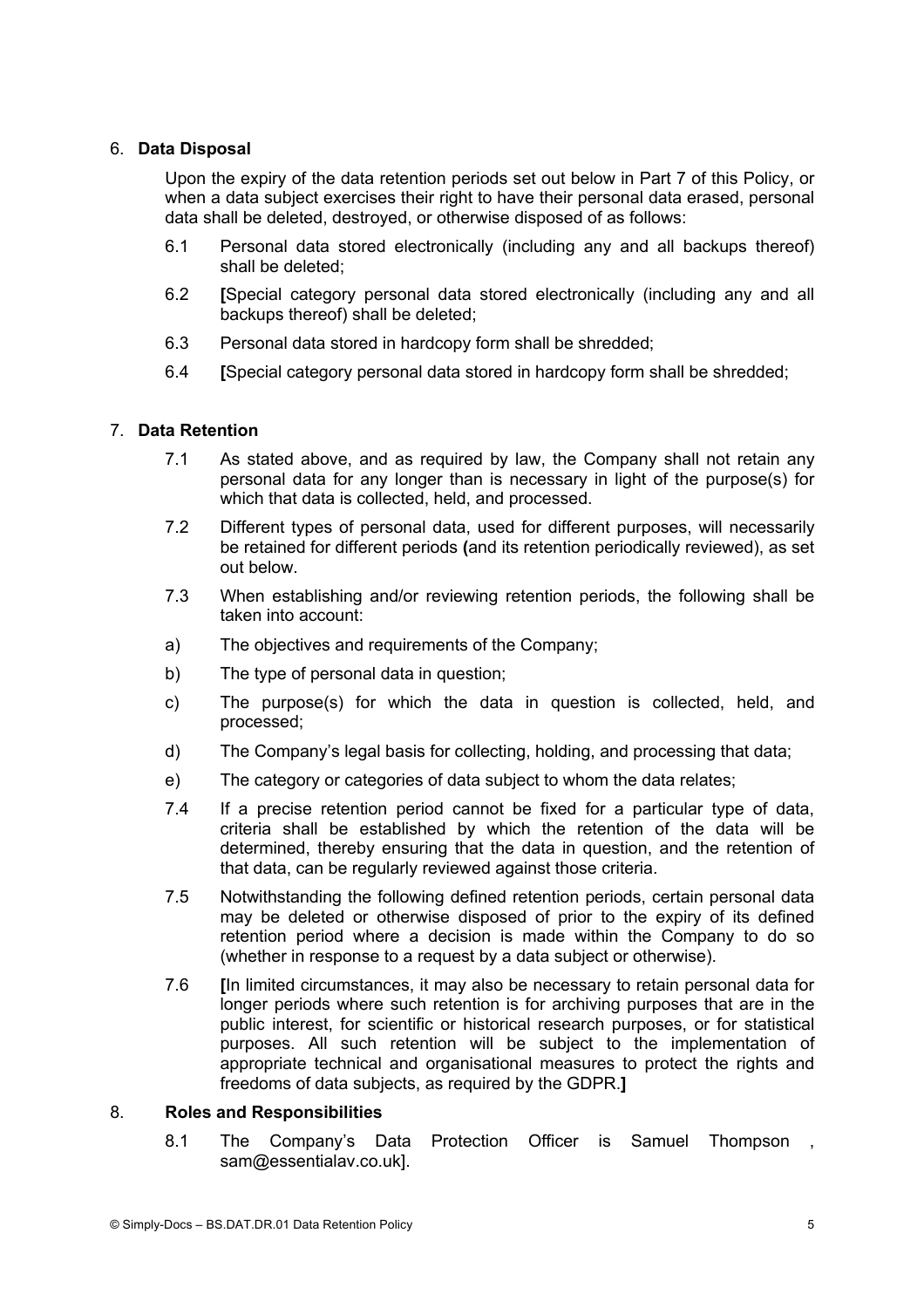- 8.2 The Data Protection Officer shall be responsible for overseeing the implementation of this Policy and for monitoring compliance with this Policy, the Company's other Data Protection-related policies (including, but not limited to, its Data Protection Policy), and with the GDPR and other applicable data protection legislation.
- 8.3 The Data Protection Officer shall be directly responsible for ensuring compliance with the above data retention periods **[**throughout the Company**]**
- 8.4 Any questions regarding this Policy, the retention of personal data, or any other aspect of GDPR compliance should be referred to the Data Protection **Officer**

# 9. **Implementation of Policy**

This Policy shall be deemed effective as of 01/01/2020. No part of this Policy shall have retroactive effect and shall thus apply only to matters occurring on or after this date.

This Policy has been approved and authorised by:

| Name:            | Samuel Thompson          |
|------------------|--------------------------|
| <b>Position:</b> | <b>Managing Director</b> |

**Date:** 01/01/2020

**Due for Review by:** 01/01/2021

**Signature:**

Hunge

10.